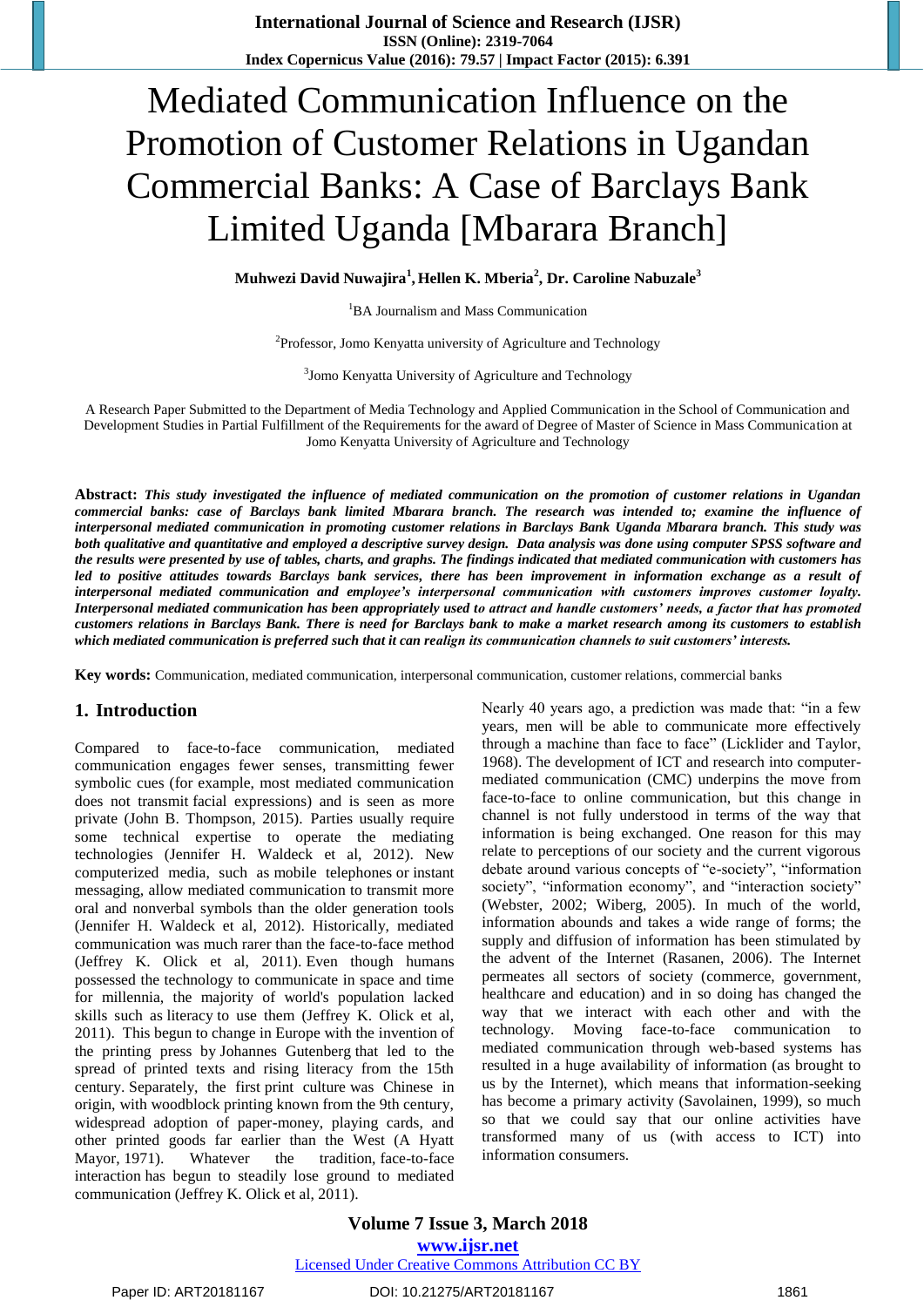Information and communication technology (ICT) has in particular brought a complete paradigm shift on the bank"s performance and on the customer service delivery in the banking industry. In a bid to catch up with global development, improve the quality of customer service delivery, and reduce transaction cost, banks have invested heavily in ICT, and have widely adopted ICT networks for delivering a wide range of value added products and services. The ICT development has a significant effect on development of more flexible and user friendly banking services and hence customer relations (Alampay, 2006).

Barclays Bank Uganda is primarily involved in meeting the banking needs of individuals, small- and medium-sized enterprises (SMEs), and large corporations. Before 2006, the bank focused on meeting the banking needs of only large corporations and high-net-worth individuals. That focus was loosened to include SMEs and regular customers. As of December 2014, the bank was the fifth-largest commercial bank in Uganda, with assets valued at UGX: 1.4 trillion (Mwesigwa, 2015). At that time, the bank had 136,000 account holders, 42 branches, and 85 ATM outlets and employed 850 staff (BAG, 2015).

#### **1.1 Statement of the problem**

One of the fastest growing ways for reaching the consumers is and has been through internet based sites (Trusov et al., 2009). The mediated communication through use of internet has transformed the way the public and brands interact (Njuguna (2012). The importance for banks to manage the relationships with their customers is very critical in the expansion of clientele base and this has a direct impact in increasing banks turnover. In the banking field a unique 'relationship' exists between the customers and the bank. But because of various reasons and apprehensions like financial burdens, risk of failure, marketing inertia etc., many banks are still following the traditional ways of relations management and only few banks are making attempts to fully adapt customer relationship management and communication technologies (Gan et al., 2006).

Despite mediated communication technologies' emerging popularity and with its numerous advantages, Barclays Bank Uganda is yet to fully utilize it with its clients (Mutero, 2014). Consequently, the relations between a number of Barclays" clients and the bank have remained very low or nonexistent. This research was intended to find out the influence mediated communication has on customer relations in Barclays Bank Uganda and if improved mediated communication can help to improve the customer relations.

## **1.2 Research objective and hypothesis**

The general objective of this study was to examine the influence of mediated communication on customer relations in Ugandan commercial banks.

Specifically the study was intended to examine the influence of interpersonal mediated communication in promoting customer relations in Barclays Bank Uganda. It was guided by the question that stated "What is the influence of interpersonal mediated communication in promoting customer relations in Barclays Bank Uganda?"

# **2. Literature Review**

#### **2.1 Mediated interpersonal communication and customer relations**

Interpersonal communication is an exchange of information between two or more people. It is also an area of study. Communication skills are developed and may be enhanced or improved with increased knowledge and practice. During interpersonal communication, there is message sending and message receiving. This can be conducted using both direct and indirect methods. Successful interpersonal communication is when the message senders and the message receivers understand the message. It encompasses: speech communication, nonverbal communication (Rovic Cañabano, 2011).

In his study, Heidarzadeh (2006) found a positive and significant correlation between individual service employees" communication with customers` relationships and loyalty. Rezaee (2009) in his research depicted that communication between individual employees and customers together impacted customers` satisfaction and loyalty. Guenzi & Pelloni (2004) in their research on health and fitness clubs concluded that customer loyalty only would be affected through close relationships between customers and employees. Bojei (2010) indicated the quality of the relationship including interpersonal dimensions (close relationships, communication quality and attention) and organizational dimensions (commitment, trust and satisfaction) influence customer loyalty.

PC enabled households have recently adopted email, pagers, chat and instant messaging as important communication media. Netmeeting and Netscape's Communicator are used for business collaboration and social communications. The Web is increasingly being used for business transactions and to provide customer care. However, most of these applications were designed for the workplace, and few studies of them examine the residential environment (Fukuyama, 2005).

## **2.2 Theoretical Review**

## **2.2.1 The two-way symmetrical model**

Theory is focused primarily in making sure that decisions made by an organization are mutually beneficial between itself and its audiences. The goal of Grunig's symmetrical communication model is one that embraces negotiation between the organization and its publics, and one that also fosters mutual understanding. During this aspect of Grunig"s research, his idea for symmetrical communication "also was stimulated by Carter's (1965) and Chaffee and McLeod's (1968) conceptualization of coorientation." The roots for this model "represented a movement away from theories of attitudes held by one person and research on how to develop messages to change the orientations (attitudes) of person (Grunig, 1992). This model is drastically different in comparison to the stereotypical view of the PR practitioner as a manipulative figure who uses smoke and mirrors to

**Volume 7 Issue 3, March 2018 <www.ijsr.net>** [Licensed Under Creative Commons Attribution CC BY](http://creativecommons.org/licenses/by/4.0/)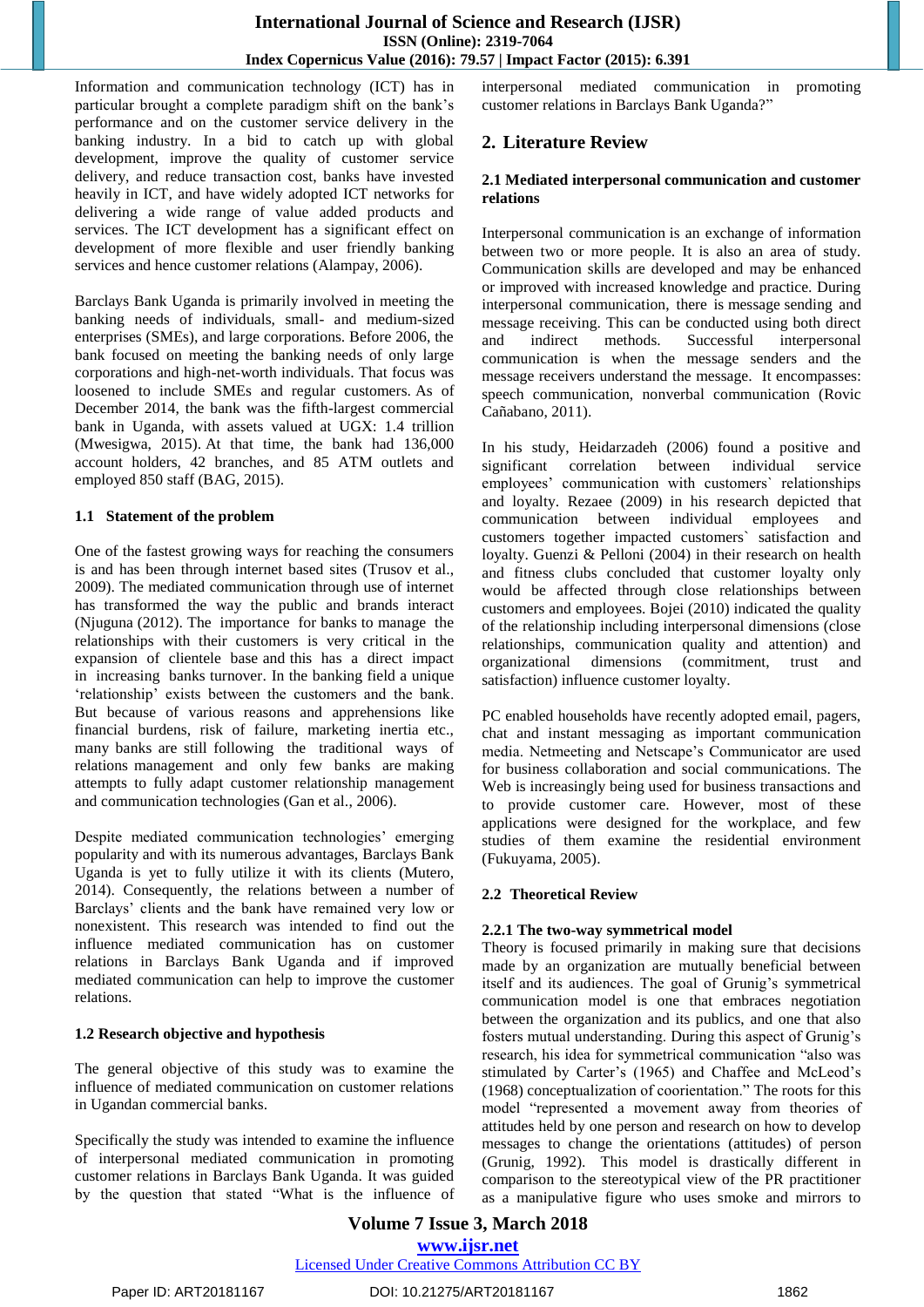control audiences. The symmetrical model "proposed that individuals, organizations, and publics should use communication to adjust their ideas and behavior to those of others rather than try to control how others think and behave." (Grunig, "Furnishing the Edifice," 1995).

Unlike one-way communication which disseminates information through monologue, two-way communication exchanges information through dialogue (Grunig and Grunig 1992). Bernays originated the asymmetrical approach which is characterized by "gathering information from target publics in order to devise effective message strategies" which may be used to persuade or manipulate publics (Dozier, Grunig, and Grunig 1995). While the unbalanced asymmetrical model attempts to change the public, the symmetrical model attempts to achieve balance by adjusting the relationship between organizations and publics by focusing on dispute resolution to negotiate mutually beneficial outcomes (Dozier, Grunig, and Grunig 1995; Grunig and Grunig 1992). According to Grunig and Grunig (1992) the two-way symmetrical model is not only the most ethical approach to public relations, this ethical approach is also the "model most effective in meeting organizational goals".

By creating channels of communication before controversy begins and keeping open channels of communication activists are more likely to trust the organization especially when a possibility of compromise is emphasized (Grunig 1992). Dozier, Grunig, and Grunig (1995) noted excellent communications departments use both the asymmetrical and symmetrical models, which they concluded make up a single mixed-motive model combining the "short-term use of asymmetrical practices within the context of a broad symmetrical philosophy". Heath (2006) lends support for the mixed-motive model, he asserted that issues management is a management function which at its best promotes stewardship through dialogue and collaboration, for Heath when both parties on sides of a debate use persuasion; symmetry is "best defined by the ability of ideas to sustain themselves under public discourse". Karlberg (1996) suggested that in order to truly achieve symmetry the resources of both sides of a debate must be equal and research should seek to discover "cost-effective symmetrical public relations opportunities and strategies" to be utilized by "resource-poor segments of the population trying to engage the media or enter into public discourse".

# **3. Methodology**

This research project adopted a survey research design and in-depth interview. According to Creswell (2003) survey research involves collecting quantifiable information from a sample by determining the current status of a sample population with respect to one or more variables. Mugenda & Mugenda (2003) further state that survey research "seeks to obtain information that describes existing phenomena by asking individuals about their perceptions, attitudes, behaviors or values" (p165). The research also used in-depth interviews with key informants to establish their views on the effectiveness of mediated communication in enhancing customer relations in Barclays bank.

Mugenda & Mugenda, (2003) opine that for descriptive studies at least 10% - 20% of the total population is enough. A sample size of 111 was used from the study population of 1100. Questionnaire method was used because the target population is assumed to be largely literate and is unlikely to have difficulties responding to questionnaire items (Oso and Onen, 2008). The questionnaire was used to collect data from Barclays bank clients that are using social media to comment on banks services

The interview method was administered to the top management staff members of Barclays bank and customer care officers. Interview guide was used to administer the interview method and this guide contained open ended questions for the respondent to answer at length.

Both qualitative and quantitative data analysis methods were used. Quantitative analysis of data collected from the questionnaire was done using Statistical Package for Social Scientists (SPSS). This helped in summarizing the data in tables and charts which made the findings easy to understand in chapter four and make clear conclusions to stakeholders.

# **4. Findings**

The interview results indicated that the mostly used interpersonal mediated communication was person to person physical communication between customers and bank staff. The other forms of interpersonal mediated communication included use of social media platforms to chat with customers on a range of banking issues and receiving phone calls from customers.

| <b>Statements</b>                                                                                                                            | Responses frequencies/percentage |           |          |      |            |
|----------------------------------------------------------------------------------------------------------------------------------------------|----------------------------------|-----------|----------|------|------------|
|                                                                                                                                              | Agree                            | <b>NS</b> | Disagree | Mean | Std<br>Dev |
| Employee's interpersonal<br>communication with<br>customers improves                                                                         | 79%                              | 4.2%      | 16.8%    | 3.99 | 1.126      |
| customer loyalty.<br>One on one mediated<br>communication with<br>customer leads to positive<br>attitudes towards Barclays<br>bank services. | 78.9%                            | 5.3%      | 15.8%    | 4.05 | .824       |
| Interpersonal mediated<br>communication has<br>promoted information<br>sharing amongst customers<br>of Barclays.                             | 87.3%                            | 5.3%      | 7.4%     | 4.09 | .912       |
| There has been<br>improvement in information<br>exchange as a result of<br>interpersonal mediated<br>communication.                          | 87.4%                            | 11.6%     | 1.1%     | 4.24 | .695       |
| Interpersonal mediated<br>communication has<br>positively affected customer<br>retention in Barclays bank.                                   | 77.9%                            | 10.5%     | 11.6%    | 3.95 | .904       |

**Table 4.1:** Influence of interpersonal mediated communication in promoting customer relations in Barclays Bank Uganda and the percentage responses.

[Licensed Under Creative Commons Attribution CC BY](http://creativecommons.org/licenses/by/4.0/)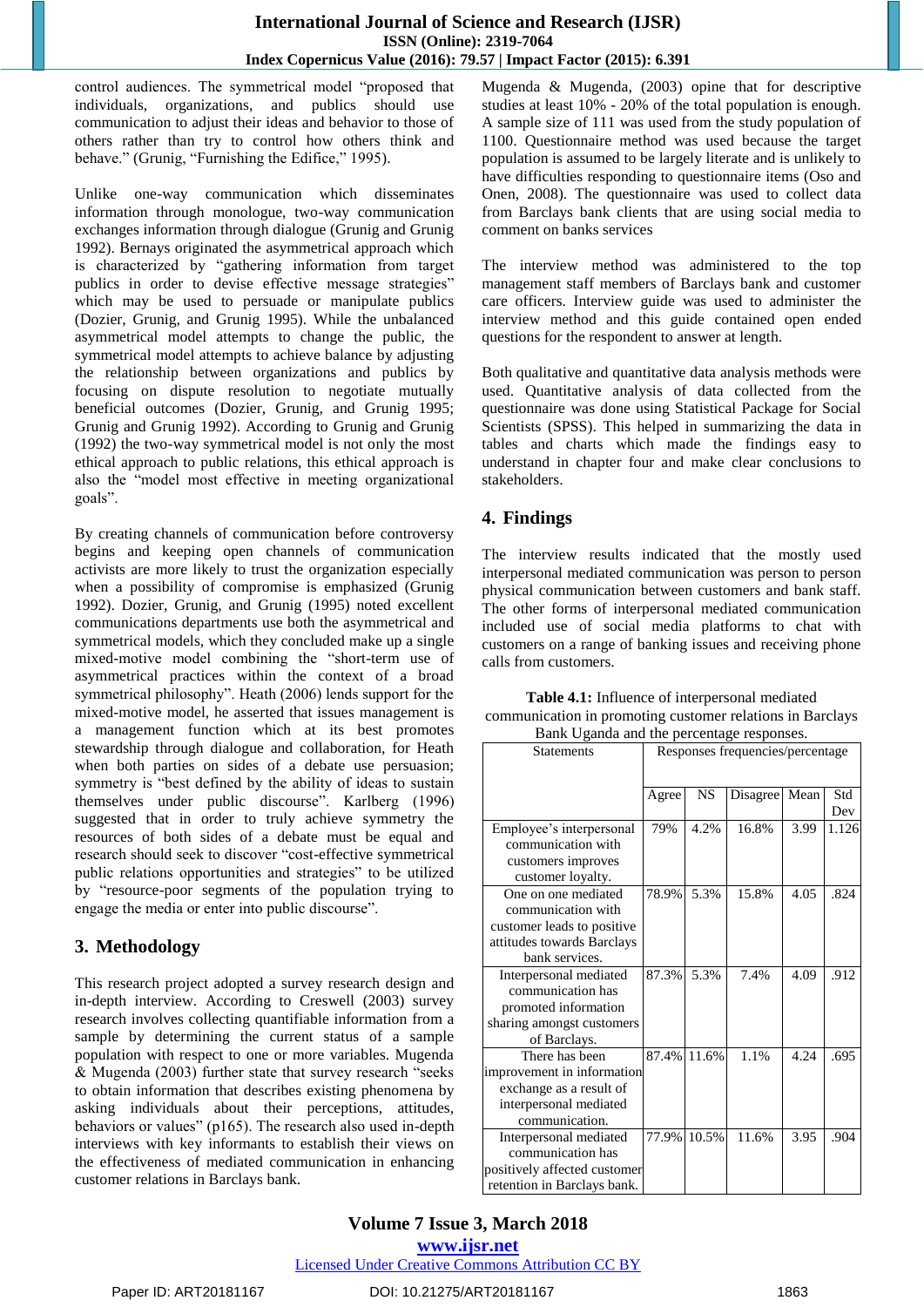## **International Journal of Science and Research (IJSR) ISSN (Online): 2319-7064 Index Copernicus Value (2016): 79.57 | Impact Factor (2015): 6.391**

According to the findings, 79% of the respondents were in agreement with the statement, 4.2% were not sure while 16.8% disagreed. The mean response of 3.99 and standard deviation of 1.126 were obtained. This indicated that majority were in agreement that employee's interpersonal communication with customers improves customer loyalty. The other statement was that one on one mediated communication with customer leads to positive attitudes towards Barclays bank services. The responses were that majority 78.9% of the respondents agreed with the statement, 5.3% were not sure while 15.8% disagreed. There was a mean response of 4.05 and standard deviation of 0.819 all of which indicated agreement. The findings indicated that to the majority respondents, one on one mediated communication with customer leads to positive attitudes towards Barclays bank services. The respondents were further asked to explain whether Interpersonal mediated communication has promoted information sharing amongst customers of Barclays. In response, 87.3% agreed with the statement, 5.3% were not sure while 7.4% disagreed. The mean response of 4.09 indicated high agreement and standard deviation of 0.912 showed non divergence of views. The findings indicated that majority did approve of the fact that interpersonal mediated communication has promoted information sharing amongst customers of Barclays. Respondents were also asked to react to the statement that there has been improvement in information exchange as a result of interpersonal mediated communication. In response, 87.4% agreed with the statement, 11.6% were not sure while the remaining 1.1% were in disagreement. The mean response of 4.24 and standard deviation of 0.695 were obtained. This indicated that to majority, there has been improvement in information exchange as a result of interpersonal mediated communication.

The other statement stated that interpersonal mediated communication has positively affected customer retention in Barclays bank. In response, 77.9% of the respondents agreed with the statement, 10.5% were not sure while 11.6% disagreed with the statement. There was a mean response of 3.95 and standard deviation of 0.904 which also indicated high agreement with the statement. The findings indicated that to a large extent, interpersonal mediated communication has positively affected customer retention in Barclays bank. The interview results also revealed that interpersonal mediated communication has promoted trust by customers in the banking services offered. Further findings showed that trust was reflected in the fact that more new people were joining the bank as customers after being mobilized by the old customers. The interview results also revealed that that interpersonal mediated communication has also promoted customer loyalty as more customers have increased their dependability on the bank"s financial services. Satisfaction was also pointed out as one of the ways in which interpersonal mediated communication has promoted customer relations. It was through customers' satisfaction that they have continued to believe in the bank"s services.

## **5. Conclusions**

It is evident that interpersonal mediated communication has been appropriately used to attract and handle customers'

needs, a factor that has promoted customers relations in Barclays Bank. For Barclays bank to compete favourably in the banking industry, there is need to offer more than just convenience and low prices. If bank employees with the necessary communication skills easily interact with customers in a friendly and non-threatening way, they will be able to provide potential clients with something they may not be able to get elsewhere, increasing loyalty and customer retention all of which may promote customer relations.

#### **5.1 Recommendations**

There is need to integrate both written and oral interpersonal mediated communication such that different customers can have their different modes of communication of their choice hence being able to relate well with the bank. There is need for the Barclays bank to make a market research among its customers to establish which interpersonal mediated communication they prefer such that it can realign its communication channels to suit customers' interests hence promoting customers relations. There is need for the bank staff to always keep in contact with customers and in so doing regularly update them on the banking services.

## **References**

- [1] Alampay, E. A. (2006). "Beyond access to ICTs: measuring capabilities in the information society", *International Journal of Education and Development Using Information and Communication Technology*, Vol. 2 No. 3, pp. 4-22.
- [2] BAG (2015). "Barclays Africa Group Limited Financial results for the 12 months ended 31 December 2014" (PDF). Johannesburg: Barclays Africa Group (BAG).
- [3] Dozier, David M., Larissa A. Grunig and James E. Grunig. (1995). Manager's Guide to Excellence in Public Relations and Communication Management. Mahwah: Lawrence Erlbaum Associates, Inc.
- [4] Grunig, James E. and Larissa A. Grunig. (1992). Models of Public Relations and Communication.Edited by J. E. Grunig. Excellence in Public Relations and Communication Management. Hillsdale: Lawrence Erlbaum Associates, Publishers.
- [5] Guenzi, Paolo & Pelloni Ottavia (2004). The impact of interpersonal relationships on customer satisfaction and loyalty to the service provider, *International Journal of Service Industry Management* Vol.15, No.4.
- [6] Heath, Robert L., (2006). A Rhetorical Theory Approach to Issues Management." Public Relations Theory II. Edited by Carl H. Botan and Vincent Hazelton. New Jersey: Lawrence Erlbaum Associates Inc.
- [7] Heidarzadeh, Kambiz Hosseini Firouzabadi, (2006). A study of interpersonal communication and its impact on customer satisfaction and loyalty to the service provider, Journal of Marketing Management, Islamic Azad University, Tehran Science and Research.
- [8] Jeffrey K. Olick; Vered Vinitzky-Seroussi; Daniel Levy (2011). [The Collective Memory Reader.](https://books.google.com/books?id=Fq8R3G-0t9gC&pg=PA349) Oxford University Press. p. 349. [ISBN](https://en.wikipedia.org/wiki/International_Standard_Book_Number) [978-0-19-533741-9.](https://en.wikipedia.org/wiki/Special:BookSources/978-0-19-533741-9) Retrieved 5 June 2013.